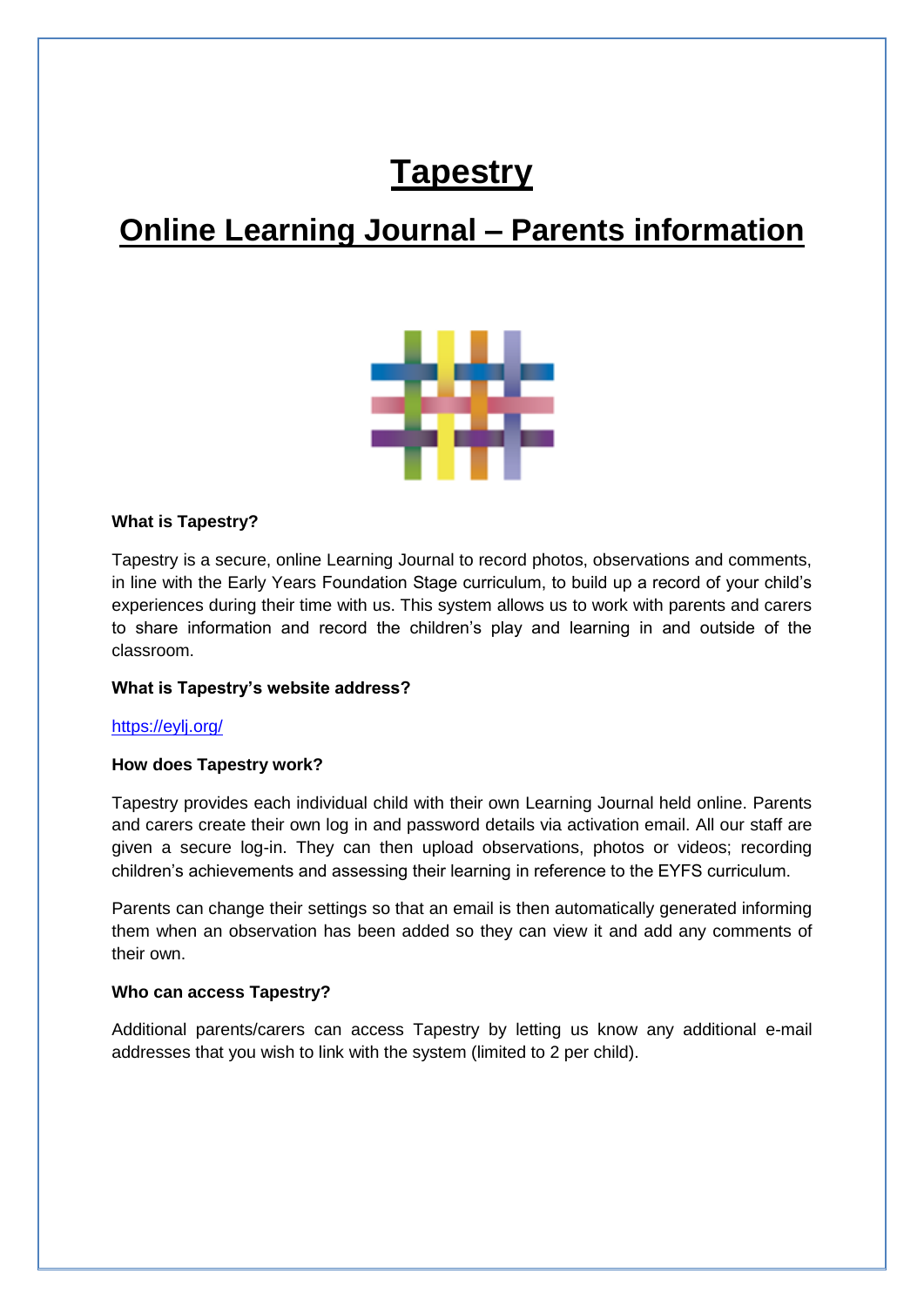#### **Where do I start?**

As you have provided us with your email address already, we have set up an account for you. Go to<https://eylj.org/> on your computer.

Or if you have an iPhone/iPad please visit the iTunes/app store and download the Tapestry app from the Education section (search for Tapestry Mobile).

If you have an Android/Tablet, search for 'Tapestry learning Journal' and download from Google play or relevant app store alternative.

Login using your email address and the password you have created. We strongly recommend that you change your password regularly.

#### **What is the PIN setting up for?**

When you access Tapestry through mobile phone or tablet, please set a unique PIN when you log in for the first time. This will be required whenever you return to the application or after the screen has locked.

#### **How do I change my settings on the computer?**

At the top right of your screen you will see your name, and selecting this will give you the option to 'Edit Preferences'. Choose this option and you will be presented with a screen giving you the option to change your email address and password.

You also have the option to receive an email whenever a new observation is added to your child's Learning Journal – just tick or untick the relevant box if you would like to change this setting.

# **How do I change my settings on iPhone/iPad/Android?**

To change your settings on the iPhone/iPad app, click the 'gear' button on the top right hand side of the application. This enables you to change password and/or email address.

#### **How can I view my child's Learning Journals?**

Once logged in, you will see your child's observations on your home screen in a list – selecting any one of these will open up the observation for you to look at. You may add comments in the box at the bottom of the observation if you would like to - and we would love to receive such comments!

#### **How do I know that my child's Learning Journal has been updated?**

If you choose to, the system will automatically send you an email when an observation for your child has been added.

#### **How do I add an entry to my child's Learning Journal?**

Choose the 'Add Observation' option (or the 'plus' icon on your iPhone/iPad/Android) and add the relevant information in the boxes on screen. Photos and videos may be uploaded by choosing the 'add media' option. When you have saved your observation, you may go back to the home screen at any time by choosing 'home'.